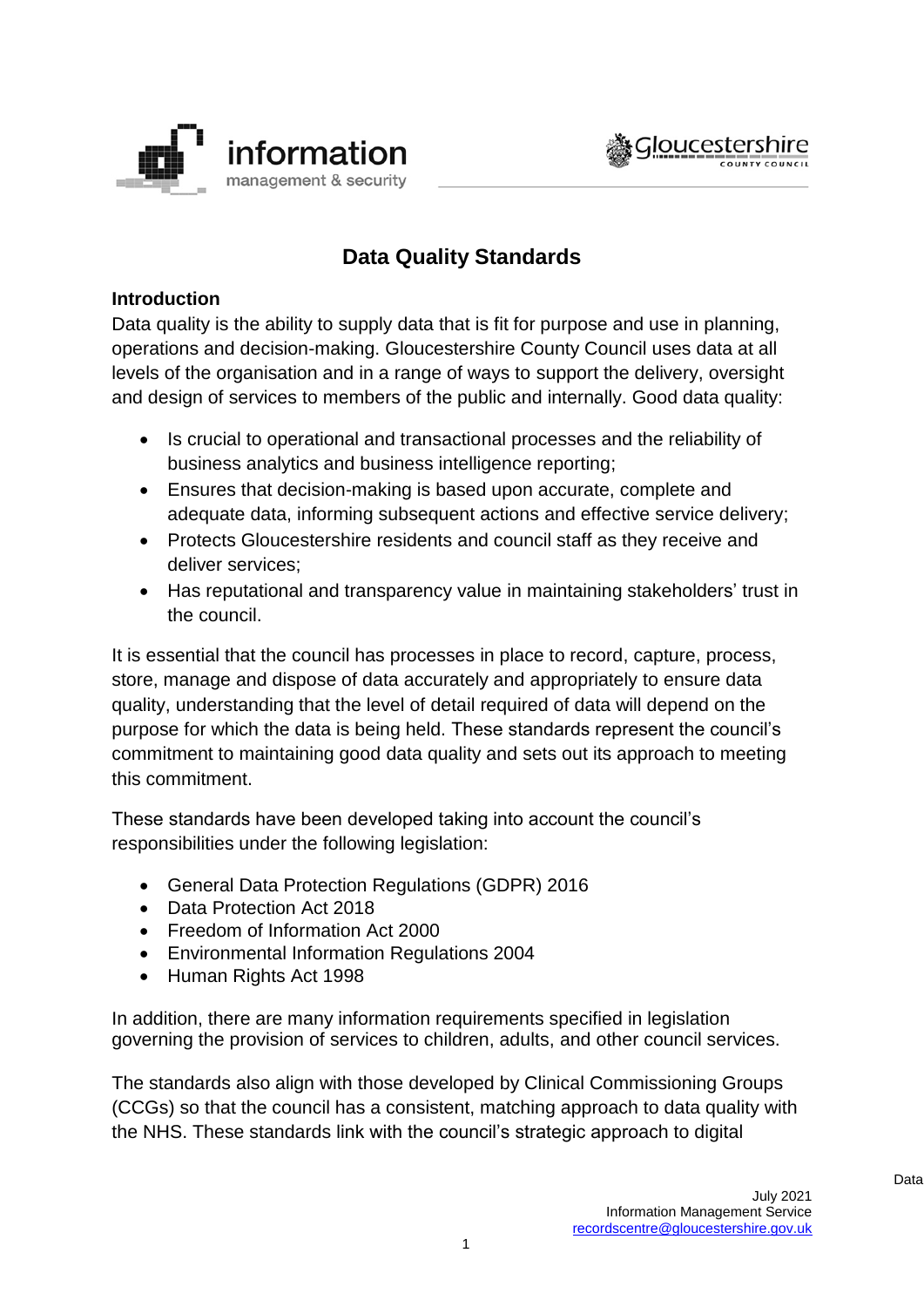working, as explained in the corporate [2018-2023 Digital Strategy.](https://staffnet.gloucestershire.gov.uk/media/222503/2018-2023-gcc-digital-strategy.pdf) It also supports the [Information & Data Management Strategy: 2019-2024](https://www.gloucestershire.gov.uk/media/2088939/2019-info-data-management-strategy-v1-0.pdf)

# **Responsibilities**

- **Staff**  All staff are responsible for demonstrating a commitment to good data quality; applying these standards when capturing and processing data including the archiving or destruction of data;
- **Commissioners and Contract Managers**  are responsible for ensuring that appropriate data quality requirements are built into contracts and specifications and regularly monitor providers' compliance with these requirements;
- **Commissioned Providers** are responsible for applying these standards when capturing, processing and storing data on behalf of the council;
- **Information Asset Owners** are responsible for ensuring there are appropriate controls and data quality measures in place for their assets and are accountable for the data quality within that asset, identifying issues of data lag and data quality;
- **ICT** are responsible for providing and maintaining the technical architecture required to enable good data quality across the council; supporting staff to use the tools and assets within this architecture;
- **Performance and Improvement Manager and team** are responsible for monitoring performance across the council and with colleagues, highlighting issues of data quality where these are evident in reported performance information and supporting the provision of an accurate and reflective picture of performance
- **Data and Analysis team** is responsible for working with colleagues across the council to ensure that robust, consistent data are recorded within systems and available for reporting.

Further related roles and responsibilities are described in the [Information & Data](https://www.gloucestershire.gov.uk/media/2088939/2019-info-data-management-strategy-v1-0.pdf)  [Management Strategy.](https://www.gloucestershire.gov.uk/media/2088939/2019-info-data-management-strategy-v1-0.pdf)

The council also receives datasets from a number of sources that may have not have met these standards when capturing data. GCC will need to work within the limitations of the dataset but where possible, will follow the actions below to ensure that data is robust.

# **Standards & Quality Characteristics**

# **Accuracy:**

- Data must be sufficiently accurate for its intended purposes, representing clearly and in appropriate detail the interaction provided at the point of activity.
- Accuracy is most likely to be secured if data is captured as close to the point of activity as possible (e.g. if the person who captures the data also enters it on the system; if data is entered onto a system as soon as it is captured)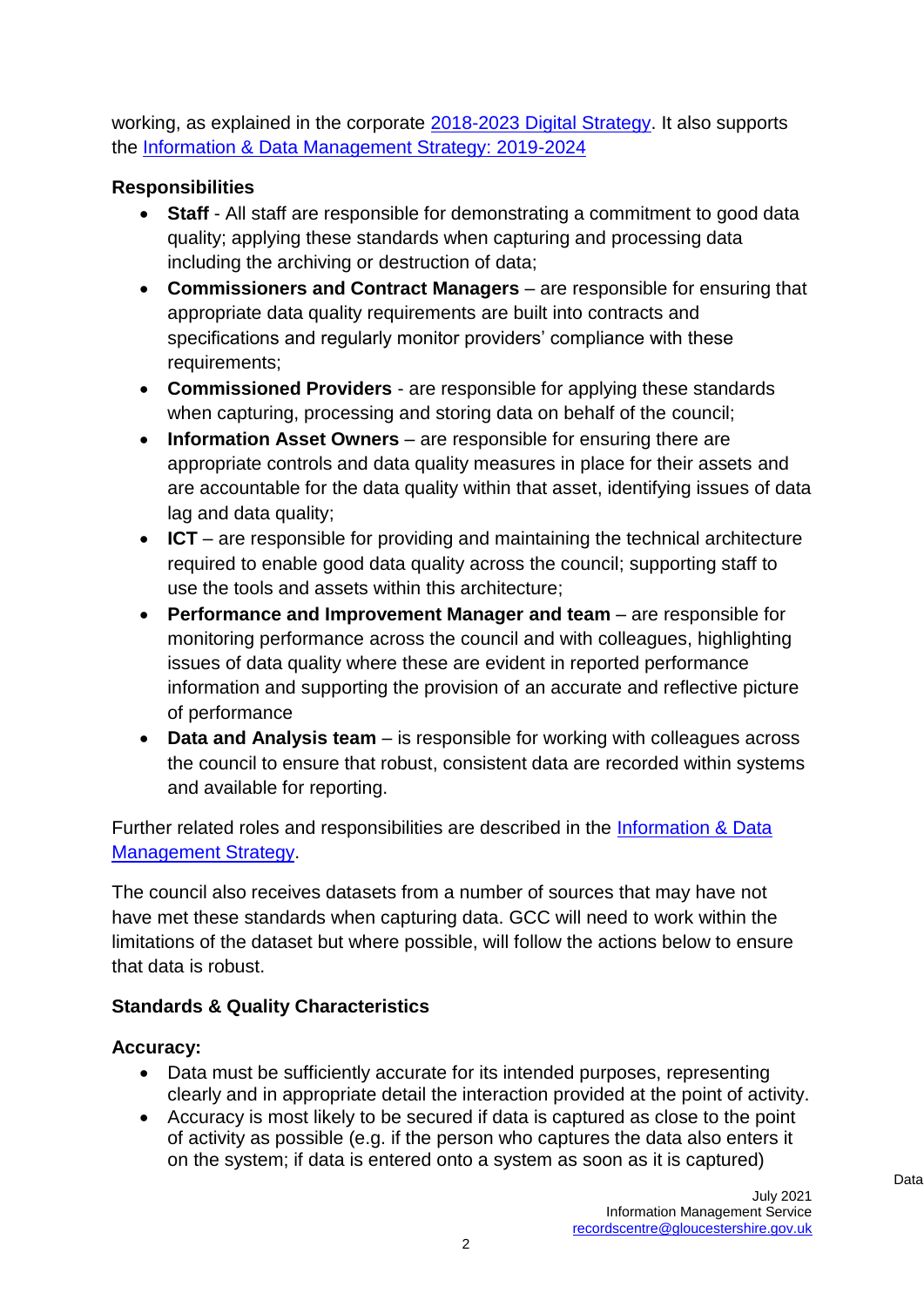- Datasets must be internally consistent (i.e. similar items should be recorded in the same format, appear in the same field, etc.).
- Reported information must provide a reflective picture of performance and should enable informed decision-making.
- Data sources, methods of calculation, dates and periods covered etc. must be made explicit, particularly where data or analysis is being published for selfservice.
- Where data is provisional it must be clearly marked as such (preferably indicating when final data will be available)
- Where compromises have to be made on accuracy (for example, when based on a sample), the resulting limitations of the data must be made clear to its users.

# **Validity:**

- The purposes for processing data, i.e. the legal basis, must be stated at the outset of the processing activity.
- Data must be recorded and used in compliance with relevant requirements, including the correct application of any rules or definitions.
- When used to analyse trends, data must be consistent between periods. Any change must be justified and the usefulness of doing so must outweigh the disadvantages of losing trends.
- When used for benchmarking, data must be consistent between organisations/departments.
- Wherever appropriate and when indicators comply with the relevant definitions, data must use relevant reference numbers/labels. Where proxy data is being used, it must be given a new reference number to avoid confusion.
- Where proxy data is used to compensate for an absence of actual data, this must be made explicit and appropriate caveats provided.
- All measures or indicators must have a clear owner, who is responsible for confirming validity of that data. In the absence of a data owner, whoever is producing or publishing the data must assume responsibility for ensuring its validity.
- Wherever possible, data verification and validation techniques must be used to cleanse data records.

# **Reliability:**

- Data collection processes must be backed by clear, robust rationale and insofar as is possible, should remain consistent and stable across collection points and over time, whether using manual or computer based systems or a combination.
- Wherever possible, changes in definition must be avoided in order to be able to provide consistent trend data over time. Any changes must be justified and the usefulness of these must outweigh the disadvantages of losing trends.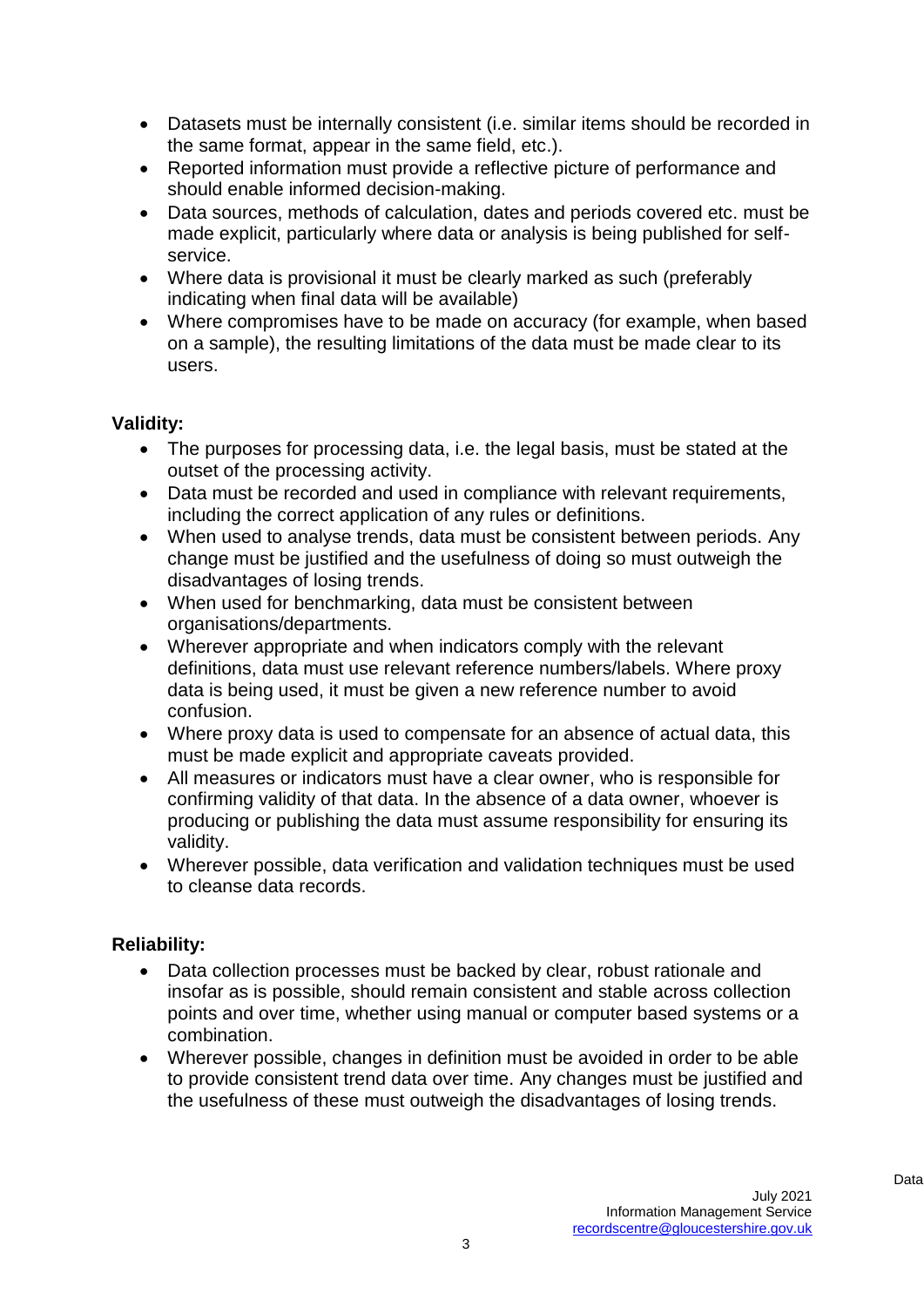- Managers and stakeholders must be confident that progress toward performance targets reflects real changes rather than variations in data collection approaches or methods.
- Where data is required on a regular or routine basis, it must be held in an appropriate and stable environment and there should be clear, documented processes in place for its production.

### **Timeliness:**

- Data must be captured as quickly as possible after the event or activity it records.
- Data must be available for the intended use within a reasonable time period.
- Data must be available quickly and frequently enough to support information needs, particularly in relation to risk and risk reduction/prevention and to influence the appropriate level of service or management decisions.

#### **Relevance:**

- Data captured must be relevant (and not excessive) to the purposes for which it is used.
- Data must be reviewed periodically to reflect changing needs or circumstances
- Data that is no longer relevant or required must be destroyed, in accordance with the relevant retention schedule or legislative requirements.
- When interpreting data or using it to draw particular conclusions, staff undertaking analyses must be as explicit as possible about the basis of their analysis, transparent about the data on which that analysis is based, and open to constructive challenge.

#### **Completeness:**

- There must be consistent processes for collecting and capturing data.
- Missing or invalid fields can provide an indication of data quality and can also point to problems in the recording of certain data items.
- Staff must ensure that Information Asset Owners are notified of significant gaps in datasets in order that these gaps can be addressed.

# **Availability:**

- Data must be as easily accessible as possible to those that need it in order to perform their duties.
- Insofar as is consistent with Data Protection and commercial interest considerations, data must be regarded as an organisational asset and should be stored and managed in a way that allows it to be used by the wider organisation. This is regardless of whether the data is held by council teams or providers commissioned to deliver services on the council's behalf.
- We will work towards promoting open access to data, insofar as this is consistent with protecting individual service users and commercial interests, in order to promote healthy debate, invite constructive challenge, encourage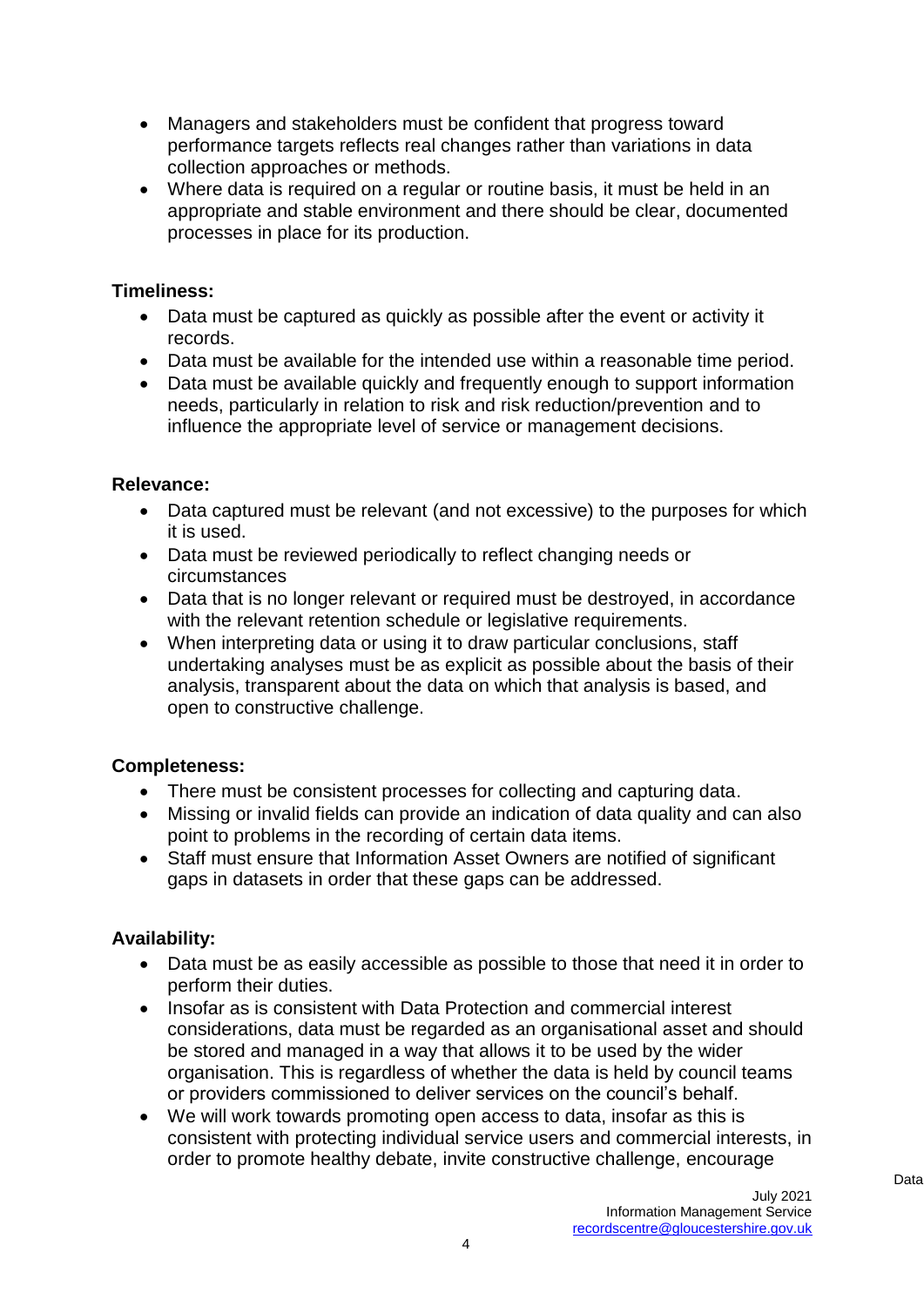collective understanding, develop intelligence and where required, enable data portability.

# **Security:**

- Appropriate, secure processes must be in place to ensure that data is retained for as long as necessary, in line with business and legislative requirements. Processes will also be put in place to dispose of data securely and completely once the required retention period is complete and the data is no longer needed.
- There must be agreed processes in place to transfer data securely internally and externally between relevant individuals and bodies.
- Wherever possible, use pseudonymised data and when working with very small numbers, use appropriate suppression methodology.

# **Resource:**

- All staff capturing, receiving, storing, archiving and deleting data must be adequately trained in how to carry out these processes appropriately, be aware of the importance of good data quality and their responsibility in implementing and maintaining it.
- The technical architecture, including systems and processes, needed to enable good data quality must be in place to cover immediate and long-term requirements.
- Contracts and specifications must be developed, agreed and monitored so that commissioned providers deliver good data quality as part of their services.
- Policies and procedures will be in place to support good data quality across the council.

# **Sharing and Handling:**

- Insofar as is possible and appropriate, datasets should be joined, matched and linked across the organisation to support joined up working. Commissioned providers should readily share data with the council so that performance, trends and data quality levels can be understood.
- Insofar as is possible and appropriate, data shared with partners can be used to facilitate effective partnership working.

| Owner:                | Jenny Grodzicka, Head of Information Management   |
|-----------------------|---------------------------------------------------|
| <b>Authors:</b>       | Michelle Conway, IMS Team Manager (Records)       |
| <b>Last Reviewer:</b> | Imogen Watts, Corporate & Digital Records Manager |
| <b>Create Date:</b>   | December 2019                                     |
| <b>Next review</b>    | December 2022                                     |
| date:                 |                                                   |
| <b>Version:</b>       | 1.1                                               |

# **Version Control**